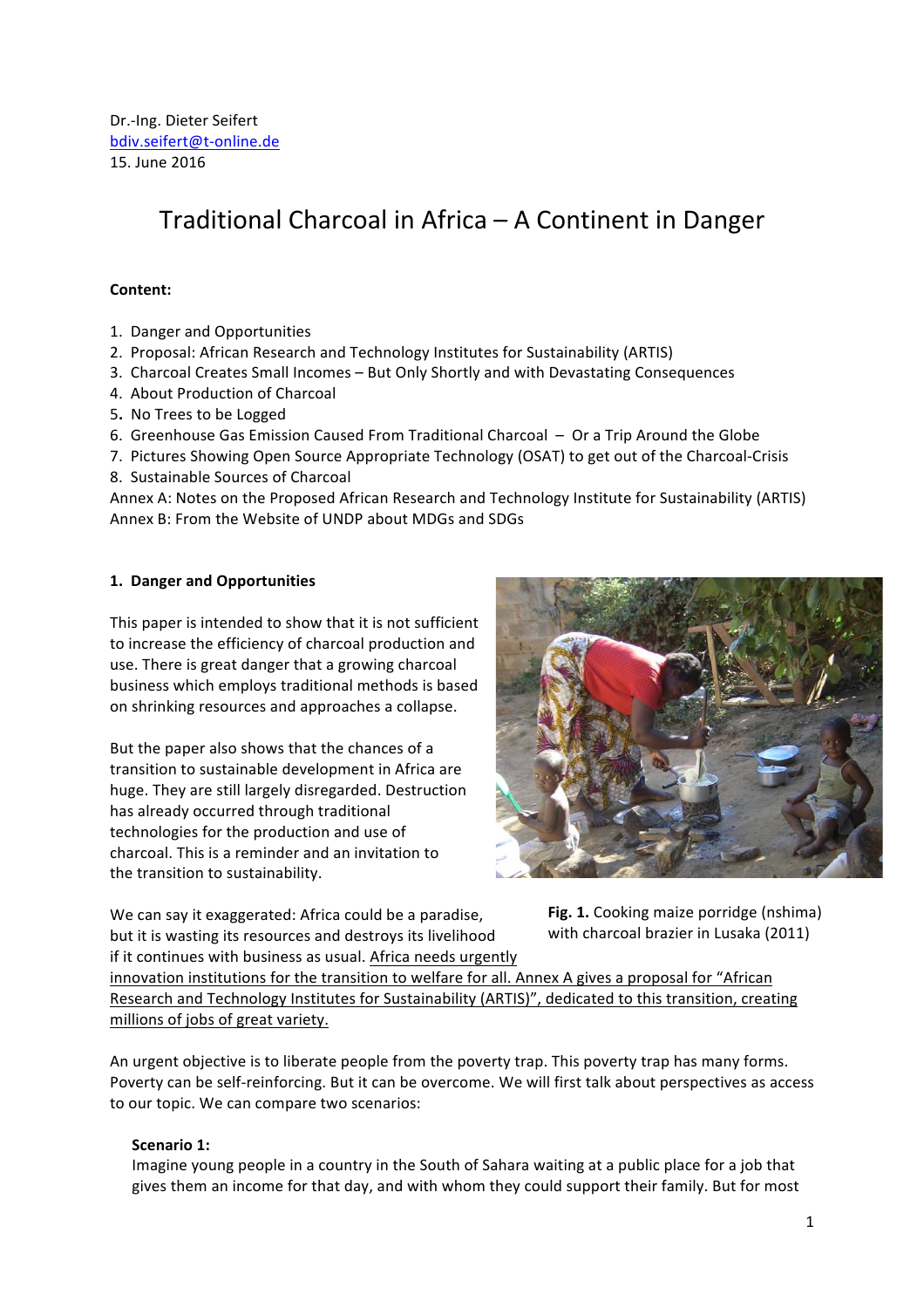of them this waiting is in vain; they have no training and there are no jobs. They are coming home hungry and angry. They are exposed to the temptation that they are recruited by a terrorist organization, and learn how to use violence. But there are alternatives.

## **Scenario 2:**

Young people go in the morning in a local branch of the "African Research and Technology Institutes for Sustainability (ARTIS)<sup>1</sup>". There they have a variety of chances and the community kitchen ensures that no one is hungry. The services of the Institute include vocational training, as well as assisting in the creation of sustainable jobs. The variety of offerings allows young people to find appropriate education and employment. The creation of these institutions was neglected in the past decades, but the task is urgent. ARTIS can leverage to escape from the poverty trap.

#### **2. Proposal: African Research and Technology Institutes for Sustainability (ARTIS)**

The institutions are required in the common good. They work completely transparent with the aim to pave ways to prosperity for all people in Africa. There is no shortage of potentials, but there are no institutions for their implementation and to go the way out of the crisis. These institutions need to strengthen the indigenous population in their abilities and responsibility.

The Innovation Institute are directed at the UN Sustainability Development Goals (SDGs, see Annex B) and to the commitments to adapt to climate change. It takes into account, inter alia, experience with the dual vocational training system and the Escuelas Taller. It creates millions of permanent jobs of great diversity, in the field of training, planning, consulting and in the practical implementation.

In Appendix A the basics of the Innovation Institute are presented. The point is to find lasting solutions to the local problems. Appropriate technologies are needed. These are available, but often unknown. ARTIS can remedy this deficiency.

Access to energy and its advantageous use are crucial for overcoming poverty. This brings us to our subject. The current exploitation of the tree population for charcoal production is a danger for the continent and there are opportunities to avoid collapse at high level.

## **3. Charcoal Creates Small Incomes – But Only Shortly and with Devastating Consequences**

In Africa it has been formed a billion dollar market, which after a period of growth may ultimately destroy the livelihoods of the African population. In GIZ HERA Cooking Energy Compendium, chapter Charcoal Production (https://energypedia.info/wiki/Charcoal\_Production) it is explained:

"The common issues characterizing the charcoal production chain in many African countries comprise:

*1.unregulated/illegal resources 2.rampant and systemic corruption 3.inefficient conversion technologies 4.a perception that it is a poor man's business 5.considered 'dirty' and economically unattractive 6.free access to wood resources, leading to deforestation and degradation 7.the charcoal business is dominated by a few powerful individuals* 'Lessons from eastern Africa's non-sustainable charcoal trade' can be found on the website of the World Agroforestry Center in the publications section."

<u> 1989 - Johann Stein, fransk politik (d. 1989)</u>

 $1$  More Information to the proposal see Chapter 2 and Annex A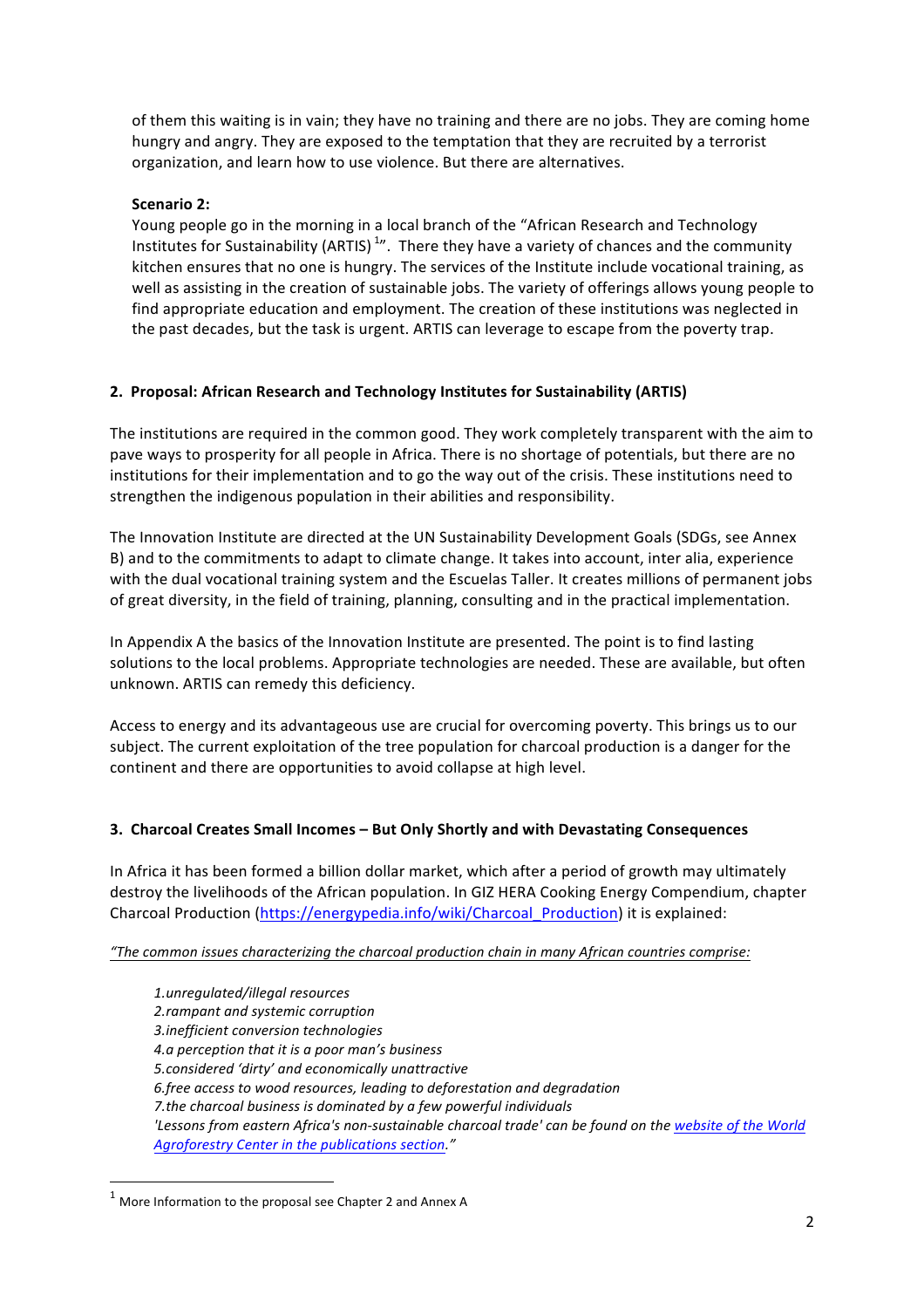The Manual<sup>2</sup> "Simple technologies for charcoal making" of the FAO Forestry Department contains advice which, although written 25 years ago, are still relevant:

#### "The role of Government in maintaining forest productivity.

The foundation of the charcoal industry is the fuelwood production from a nation's forests. Most forests are nominally under some kind of government control in practically all countries nowadays. Governments can play a critical part in ensuring the present and future productivity of their forests by the management policies they apply to them. They should actively concern themselves with the fuelwood *logging* process to see that regeneration of the forest takes place properly. They should safeguard the *forests against fires and illegal wood cutting. They should assist the development of plantations for* fuelwood and should provide credits for extraction machinery and for road building to ensure that the *maximum permissible yield of fuelwood is obtained from the forest without damaging its powers to* regenerate. Fuelwood gathering for charcoal is not usually regarded as a high prestige occupation. But nowadays it is one of the most significant activities carried on in the forests of the developing world and no government can afford, in the long run, to ignore it or treat it with contempt."

The "NAMA Study<sup>3</sup> for a sustainable charcoal value chain in Ghana" from UNDP states in Subchapter 7.5 Conclusion:

"Ghana is a country that has been plagued by deforestation challenges, with commercial logging, *extraction* of biomass for household energy use and clearing of land for agricultural purposes all *contributing to the rapid rate of deforestation in the country. Although policies, regulations and plans* have been designed to attempt to alleviate the pressure on the nation's forests, depletion rates remain a *cause of major concern.*

Charcoal, one of the main fuel sources in the country, has often been overlooked in the country's deforestation prevention strategies, which have emphasized reforestation and switching to modern *fuels. However, the reality is that charcoal production is and, at least in the short term, will continue to* be, an important source of household energy, particularly in urban areas of the country. If left *unaddressed, its unsustainable production will continue to contribute to deforestation."*

It is understood that the charcoal industry (particularly the informal sector) works in an unsustainable manner, leading to a loss of the tree population, particularly in the savannah forests. "*Firewood collection and charcoal production are the largest drivers of forest degradation in Africa,*  together linked to about 48% of total degradation."<sup>4</sup>

The  $\ldots$  Poor people's energy outlook 2014" of Practical Action<sup>5</sup> indicates:

*"Deforestation. Forests are declining worldwide and although the rate of deforestation* appears to have slowed, globally around 13 million hectares of forests were *lost each year between 2000 and 2010, as compared to around 16 million hectares per year during the 1990s (FAO, 2010).*

The Food and Agriculture Organization (FAO) has calculated that at a global *level, woodfuel collection accounts for nearly half of all removed wood (FAO, 2010)* and more than three quarters in Africa and Asia. This is a complex issue because charcoal, which is in high demand in urban areas, comes predominantly from felled trees, while the wood collected by rural women for their own use is mainly *dead* wood taken from the trees – as they wish to conserve the tree for the future. Fuel efficient biomass stoves could help to reduce over-harvesting and contribute

<u> 1989 - Johann Stein, fransk politik (d. 1989)</u>

<sup>2</sup> http://www.fao.org/docrep/X5328E/x5328e02.htm#TopOfPage

<sup>3</sup> https://www.google.de/?gws\_rd=ssl#q=NAMA+study+ghana

 $^4$ The top ten drivers of deforestation: https://www.allianz.com/en/about\_us/open-

knowledge/topics/environment/articles/150329-the-top-ten-drivers-of-deforestation.html/<br><sup>5</sup> http://policy.practicalaction.org/policy-themes/energy/poor-peoples-energy-outlook/poor-peoples-energyoutlook-2014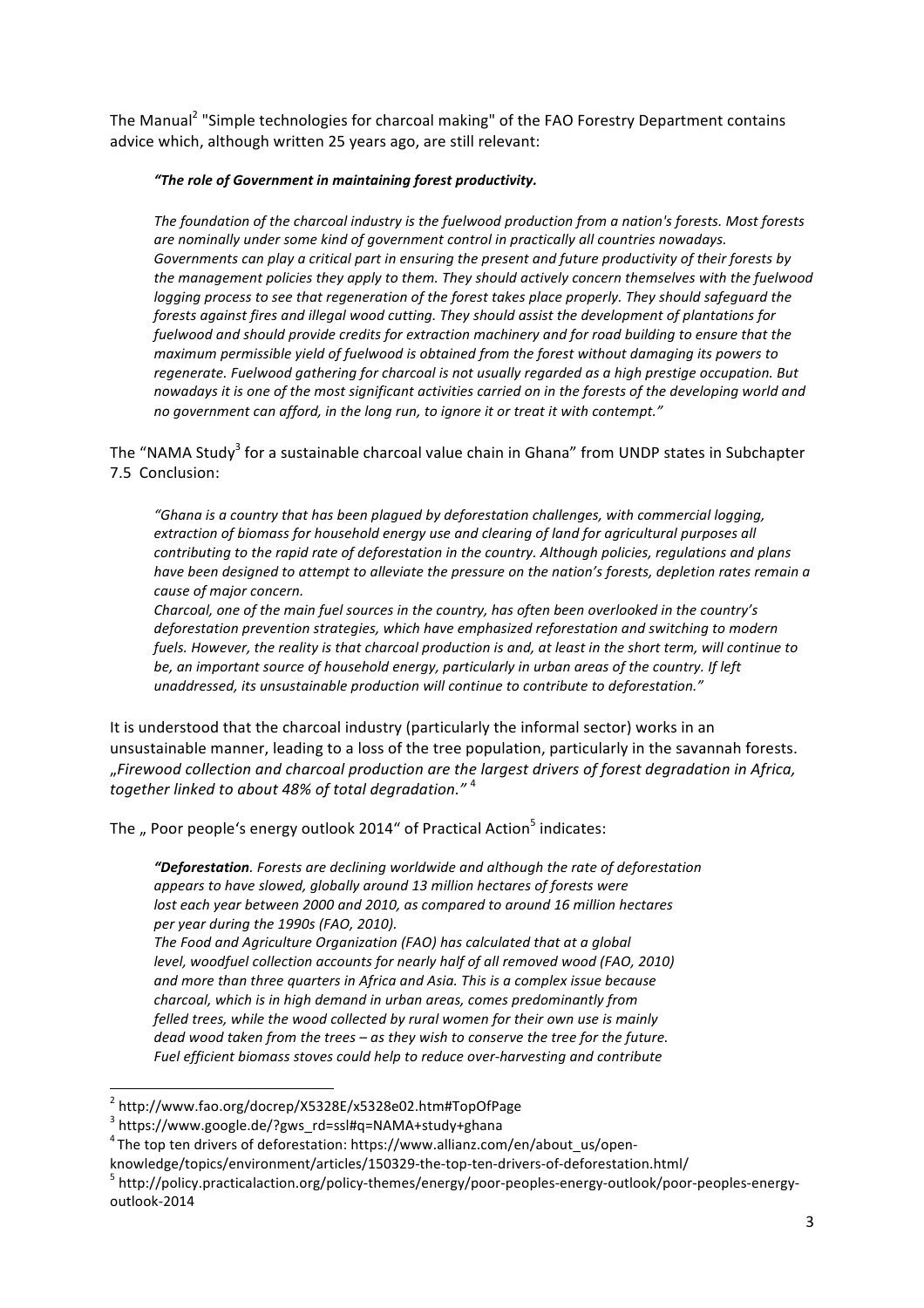to increased tree growth. Such interventions need to address the charcoal trade and use in urban areas as much (or perhaps even more) than rural wood use."

There is widespread consensus that urban households in Africa have no alternative to charcoal and that hope is on more efficient stoves. This is a fatal error. There are almost exclusively African countries and Haiti who have gone down this wrong path and set at risk their forests.

With an annual growth rate of the urban population<sup>6</sup> in Sub-Sahara Africa of 4%, an improvement of the efficiency of 30% is compensated after less than 7 years (s. Table 1.) and the current not sustainable charcoal consumption is reached again. Also an improvement in the production of charcoal is compensated in a few years by the greater number of urban residents. The collapse through the loss of the trees happens at a higher level and is shattering.

| Growth rate of urban population in Africa | 4%   | 4%   | 4%   | 4%    |
|-------------------------------------------|------|------|------|-------|
| Year x                                    |      |      |      | 17,7  |
| Urban population in Africa after x years  | 104% | 130% | 180% | 200%l |

**Table 1.** Calculation of Urban Population in Africa with Assumption of 4% Growth Rate

The proposal to plant two or more trees as compensation for every cut down tree is a terribly misleading recommendation<sup>7</sup>. Sustainable management means that the removal corresponds to the average growth (Mean Annual Increase, MAI). In "Biomass Assessment Handbook" it is mentioned<sup>8</sup>: "Some fuelwood crops may have rotations as short as one or two years, whereas in natural forests the rotation may be in excess of 100 years. Natural forest have a very large growing stock, but a relatively low annual yield, of the order of 2  $m<sup>3</sup>$  to 7  $m<sup>3</sup>$  per ha."

A major disadvantage of the traditional charcoal business is the low efficiency with which the energy of the wood used is converted into energy of charcoal. If one kilogram of charcoal with a calorific value of 30 kJ/kg is produced from 6 to 12 kg of wood with a calorific value of 15 kJ/ kg then this corresponds to an efficiency of 17% to 33%. Thus most of the energy contained in the wood is lost during traditional charcoal production. If the efficiency of the improved charcoal stove is 30%, then in total (related to the calorific value of the wood used) only 5% to 10% is effective i.e. absorbed from the pot. In comparison, fuelwood can be used directly, with efficiencies up to about 50%. Then only a small amount of firewood is necessary for the same task.

The fundamental problem, however, is that the traditional charcoal production causes logging of naturally grown trees. The traditional charcoal business is mainly depending on the "free" provision of the trees and the refusal of the provision for environmental and climate damage. Would these costs be added to the price of the charcoal, it would be the end of this billion-dollar market. It should be noted that this market is financed by poor households. From price increases due to the shrinking forest resources, poor households are particularly vulnerable when they depend on charcoal.

#### GIZ-HERA Cooking Compendium<sup>9</sup> states:

 

"Despite the growing scarcity of wood, charcoal generally remains underpriced by more than 20% to 50%, as only the opportunity cost of labour and capital required for charcoal production and transport are reflected. The production price for the raw material wood is often not reflected when wood is

 $6$  Cp. http://blogs.worldbank.org/opendata/africa-s-urban-population-growth-trends-and-projections

<sup>7</sup> http://www.smallstarter.com/browse-ideas/how-to-start-a-charcoal-business-in-africa/

 $8$  F. Rosillo-Calle et al. (ed.): The Biomass Assessment Handbook – Bioenergy for a Sustainable Environment. Earthscan (2007), p. 84

https://energypedia.info/wiki/Charcoal\_Production)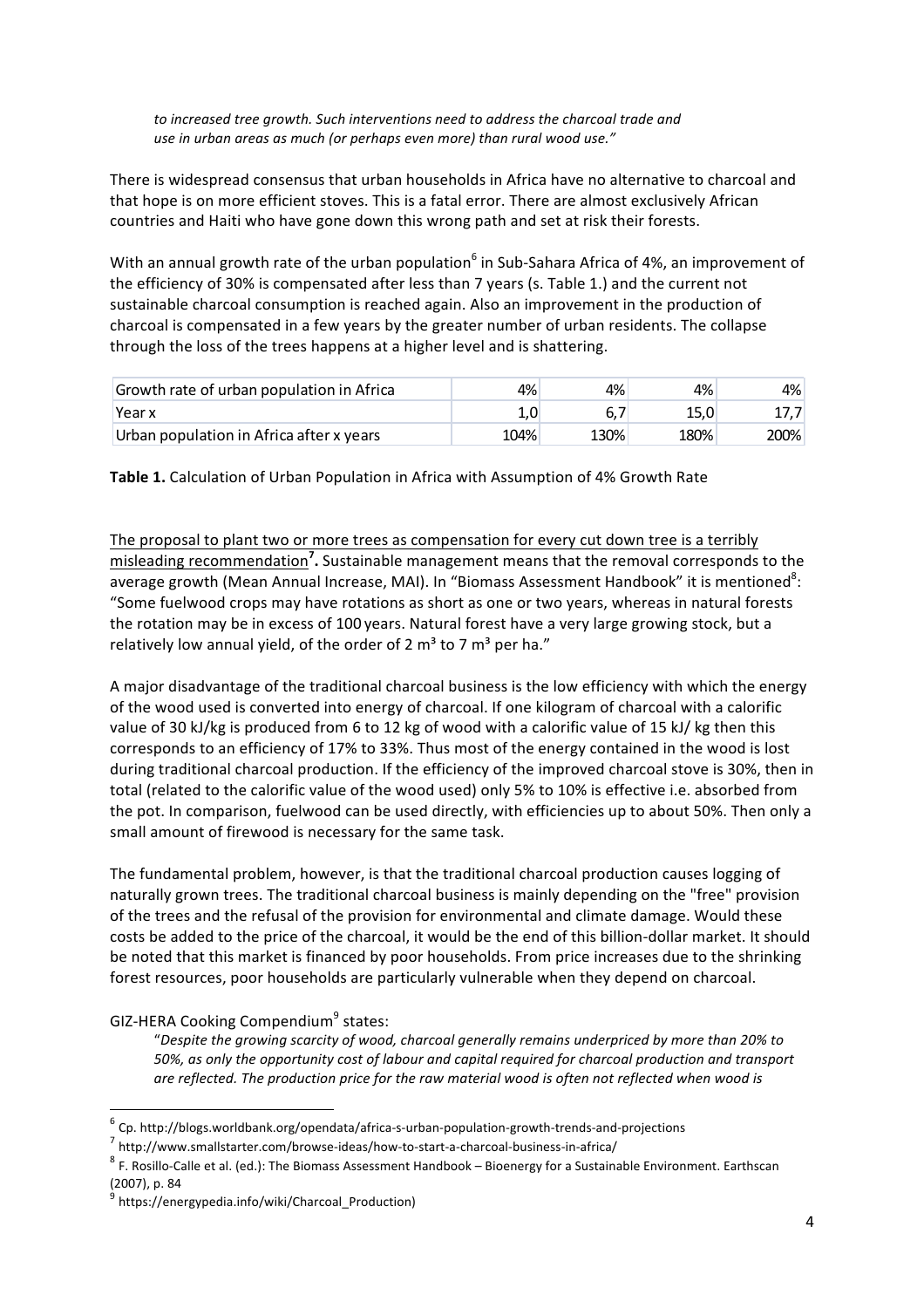exploited from unsustainably managed wooded areas (e.g. open access areas). In addition, dues are ineffectively collected. Undervaluation translates into wasteful and inefficient production and consumption, and creates a formidable disincentive for forest management and tree growing."

Misleading incentives and wrong statements<sup>10</sup> on the use of charcoal also cause that opportunities to a substantial reduction in wood consumption are neglected. This applies to the lack of use of "Cooking with retained heat" and to solar technology for cooking and heating water (see Chapter 7). With these opportunities the firewood needed reduces to less than 1/10 compared to the wood consumed for charcoal. 

The remaining fuel needs are easily covered by plantations, so that the loss of the tree population for the requirements of urban households is completely overcome. There are comfortable chances to move away from traditional production of charcoal.

## **4. About Production of Charcoal**

There is an extensive literature on the production of charcoal in the traditional and industrial scale. Constantly it is pointed out the importance of a sustainable source of wood. But it is also emphasized that this only inadequately succeeds in Africa. The destruction of the tree population by the charcoal consumption of the urban population in Africa can thus repeat on a large scale, what has happened in Haiti.

A detailed presentation to the cooking energy gives the GIZ-HERA Cooking Compendium: https://energypedia.info/wiki/GIZ\_HERA\_Cooking\_Energy\_Compendium, which contains a chapter about charcoal production with further references:

https://energypedia.info/wiki/Charcoal\_Production

Also with link to the supra-regional Chaposa project (1998-2002) investigating the charcoal potential for Southern Africa:

https://www.sei-international.org/mediamanager/documents/Publications/Climate/chaposa.pdf The Chain Concept is explained in:

Analysis of charcoal value chains - general considerations; and Chain Concept Note for Reader.doc Policy and Distributional Equity in Natural Resource Commodity Markets: Commodity-Chain Analysis as a Policy Tool.

FAO-Forestry paper 63 is a manual for industrial charcoal making (year1985):

http://www.fao.org/docrep/X5555E/X5555E00.htm. The manual

http://www.fao.org/docrep/X5328E/x5328e02.htm#TopOfPage is from the early 1980s and treats traditional non-industrial charcoal production.

## **5. No trees to be logged**

Table 2 shows data of stoves with different efficiencies (in parentheses): 3-Stones-fire (10%), Ben 2 fuelwood stove<sup>11</sup> (41%), traditional charcoal stove (20%) and improved charcoal stove (30%).

<u> 1989 - Johann Stein, fransk politik (d. 1989)</u>

 $10$  e.g. statement in article of foot note 5: "In comparison to firewood, charcoal is a much cleaner and healthier fuel because it produces very little smoke (and harmful gases) when it burns" is wrong, see EPA-study EPA-600/R-00-052 (2000): Greenhouse gases from small scale combustion devices in developing countries. p. 19: "According to the Indian standard for domestic LPG stoves, the limit for CO/CO<sub>2</sub> emission ratio is 0.02 (BIS, 1984). This ratio provides a simply measured indicator of combustion quality and this limit is thought to keep the risk of acute CO poisoning to acceptable levels. In our experiments, the mean CO/CO<sub>2</sub> ratios for biogas, LPG, and kerosene wick stoves are below this limit. The ratios for all biofuels and charcoal are much higher than this value. The highest CO/CO<sub>2</sub> ratio is found for charcoal. "

<sup>11</sup> http://solarcooking.wikia.com/wiki/Ben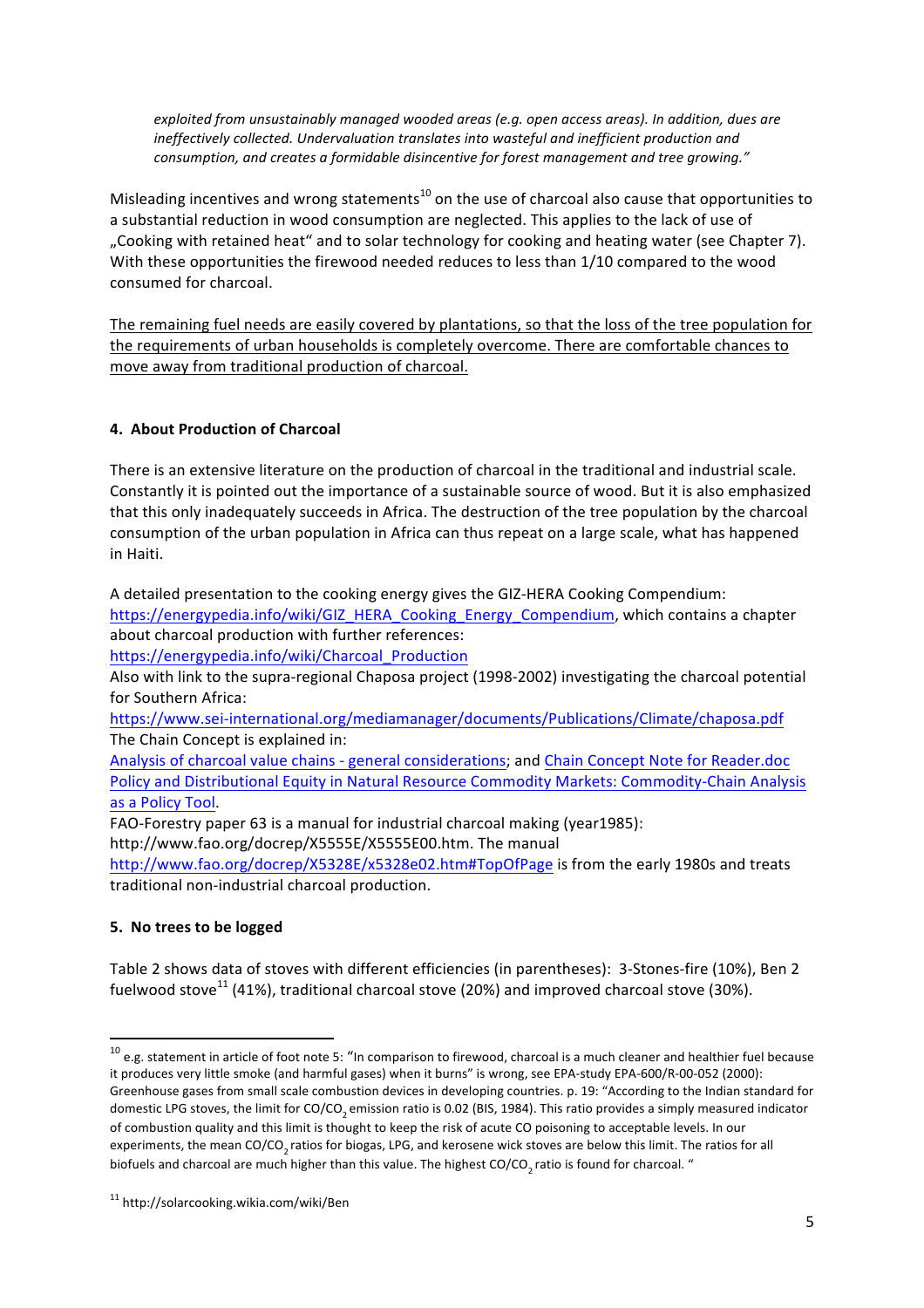| <b>Calulation of Stove Efficiency</b> |      | Equipment 3-Stones-firewood | Ben 2      | Charcoal tradit.   | <b>Charcoal improved</b> |
|---------------------------------------|------|-----------------------------|------------|--------------------|--------------------------|
|                                       | Fuel | Firewood                    | Firewood   | Charcoal           | Charcoal                 |
|                                       | Unit | <b>Assumptions</b>          | 03.02.2015 | <b>Assumptions</b> | <b>Assumptions</b>       |
| Amount of Water                       | kg   | 6                           | 6          |                    | 6                        |
| Rise of Temperature                   | K    | 75                          | 88         | 75                 | 75                       |
| Net Energy for Heat Up                | kJ   | 1.881                       | 2.207      | 1.881              | 1.881                    |
| Amount of Vaporized Water             | kg   | 0.1                         | 0.05       | 0.1                | 0.1                      |
| Heat of Vaporization                  | kJ   | 226                         | 113        | 226                | 226                      |
| <b>Effective Energy Delivered</b>     | k.l  | 2.107                       | 2.320      | 2.107              | 2.107                    |
| Amount of Fuel                        | q    | 1.405                       | 411        | 351                | 234                      |
| <b>Energy Used</b>                    | kJ   | 21,070                      | 6.165      | 10.543             | 7.022                    |
| Remaining Amount of Produced Charcoal | q    |                             | 15         |                    |                          |
| Remaining Energy                      | kJ   |                             | 450        |                    |                          |
| Stove Efficiency                      |      | 10%                         | 41%        | 20%                | 30%                      |

**Table 2.** Calculation of Stove Efficiency Examples. Efficiency of 10% for 3-Stones-Fire is the default value recommended by UNFCCC. Efficiencies 20% and 30% for Charcoal Stoves are mean values from R. Bailis: Wood in Household Energy Use<sup>12</sup>

With Table 3 the necessary amount of fuelwood for an annual "Net Energy Demand" of 6000 MJ is calculated. Instead of 6 metric tons of stems and thick branches, consumed annually when using traditionally produced charcoal in a traditional stove (with 20% efficiency), an improved fuelwood stove (Ben 2) would need approx. 1 tonne of wood. Further savings are possible through using thermos technique (cooking with retained heat) and solar cookers, as shown in the last rows.

For the calculation it is assumed that the relation of mass of wood to charcoal is 6 (according to IPCC) default value). This relation may be worse (up to  $12$ )<sup>13</sup>. With the factor 12 the relation between the wood-consumption with a charcoal stove to the consumption with the Ben-stove is 12 to 1. The small remaining amount of needed fuelwood can be supplied easily with short rotation plantations or from pruning of trees. Then logging of trees is completely avoided.

| <b>Fuel Consumption per Year</b>                           |              | Equipment 3-Stones-firewood | Ben 2                     | Charcoal tradit.                      | <b>Charcoal improved</b> |
|------------------------------------------------------------|--------------|-----------------------------|---------------------------|---------------------------------------|--------------------------|
|                                                            | Fuel         | Firewood                    | Firewood                  | Charcoal                              | Charcoal                 |
|                                                            | Unit         | <b>Assumptions</b>          | 03.02.2015                | <b>Assumptions</b>                    | <b>Assumptions</b>       |
| Net Energy Demand E eff per Household per Year             | MJ/Year      | 6.000                       | 6.000                     | 6.000                                 | 6.000                    |
| a) Fuel Consumption B per Household per Year               | kg/Year      | 4.000                       | 985                       | 1.101                                 | 667                      |
| Percentage of Saving f thermo via Thermos Technique        |              | 45%                         | 45%                       | 45%                                   | 45%                      |
| Percentage of Saving f solar via Solar Technique           |              | 45%                         | 45%                       | 45%                                   | 45%                      |
| b) Fuel Consumption including Thermos Technique            | kg/Year      | 2.200                       | 542                       | 550                                   | 367                      |
| c) Fuel Consumption including Thermos- and Solar Technique | kg/Year      | 1.210                       | 298                       | 303                                   | 202                      |
| Wood Consumption per Household per Year:                   |              |                             | Short rotation plantation | Thick stems and branches for charcoal |                          |
| Mass Ration Wood/Charcoal (IPCC default value)             | kg/kg        |                             |                           |                                       |                          |
| a) Without Thermos- and Solar Technique                    | kg Wood/Year | 4.000                       | 985                       | 6.005                                 | 3.999                    |
| b) Including Thermos Technique                             | kg/Year      | 2.200                       | 542                       | 3.303                                 | 2.200                    |
| c) Including Thermos- and Solar Technique                  | kg/Year      | 1.210                       | 298                       | 1.816                                 | 1.210                    |

**Table 3.** Calculation of Annual Wood Consumption of Households with Same Net Energy Demand

## 6. Greenhouse Gas Emission Caused from Traditional Charcoal - Or a Trip Around the Globe

Use of traditionally produced charcoal an African household can cause  $CO<sub>2</sub>$  emissions, equivalent of a car drive from the length of the equator. To illustrate this, we consider a household in Lusaka with an annual consumption of charcoal of more than 1.3 tons. At least 6 tons of wood per ton of charcoal are needed. The share of non-renewable biomass is 85%. At least  $1.3 \text{ t} * 6 * 0.85 = 6.63 \text{ t}$  wood are the unsustainable consumption of wood per household and year.  $CO_2$  emission<sup>14</sup> is 1.68 ton CO<sub>2</sub> per ton of wood. Thus, about 11 tons of  $CO<sub>2</sub>$  are produced. When a car is used with a  $CO<sub>2</sub>$  emission of 0.16 kg of  $CO<sub>2</sub>$  per km, then this car can drive more than 68000 km with an emission of 11 tons of CO<sub>2</sub>. This is a distance 1.7 times the Earth's circumference. It is therefore only partly true that households in Africa hardly contribute to climate change.

 

 $^{12}$  Encyclopedia of Energy, vol. 6, Elsevier Inc. (2004), Table II

 $^{13}$  Cp. Table 7 of GIZ HERA Cooking Energy Compendium, Charcoal Production, Table 7, https://energypedia.info/wiki/Charcoal\_Production

 $14$  0.112 kg CO2/MJ  $*$  15 MJ/kg wood = 1.68 kg CO2/kg wood, cp. IPCC-publication:

http://www.ipcc-nggip.iges.or.jp/public/2006gl/pdf/2\_Volume2/V2\_2\_Ch2\_Stationary\_Combustion.pdf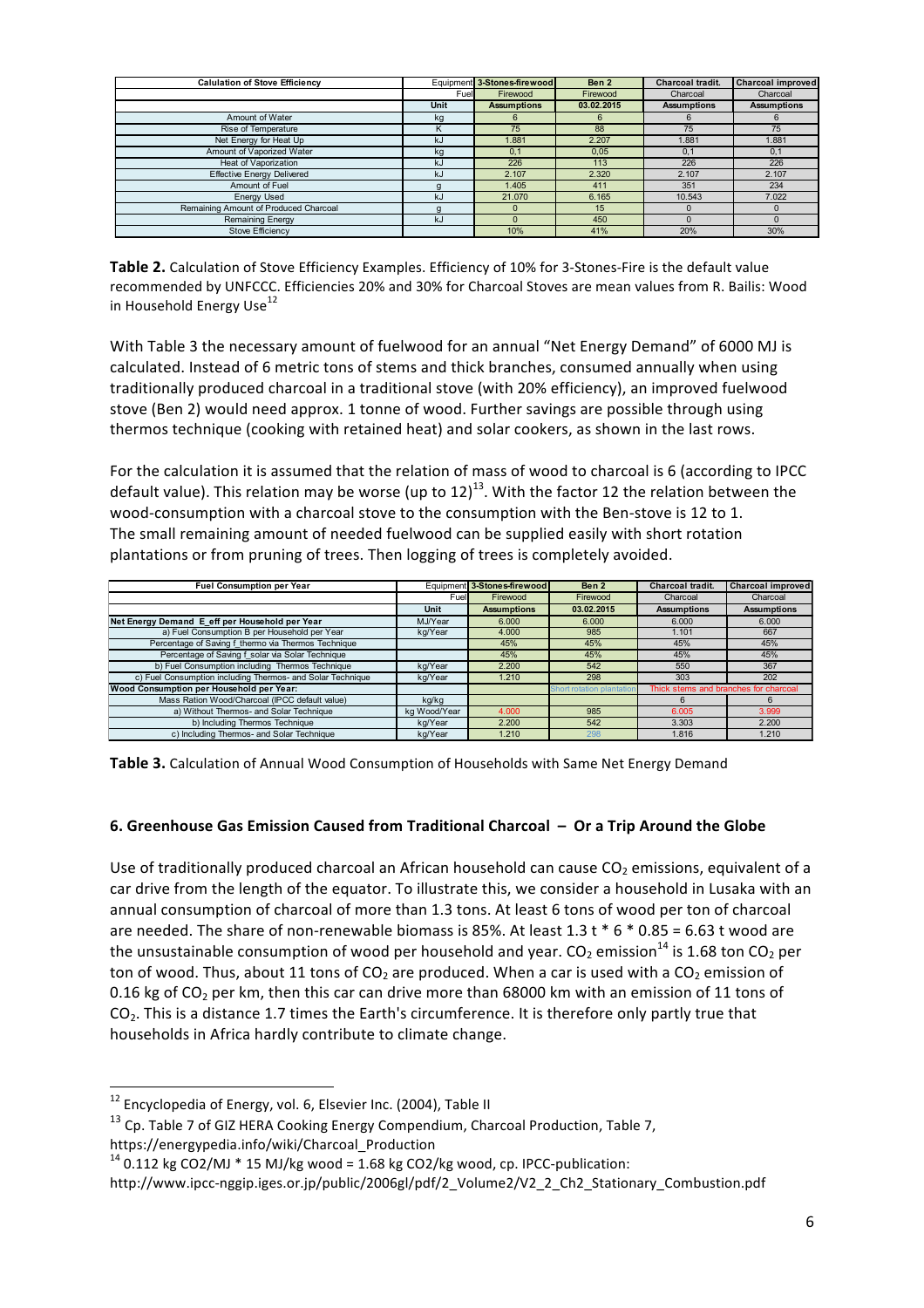- **7. Pictures Showing Open Source Appropriate Technology (OSAT) to get out of the Charcoal-Crisis**
- **7.1.** No smoke in the kitchen



Fig. 2. A fuelwood kitchen in Murcia/Spain without smoke due to the chimney

**7.2. Firewood stoves <sup>15</sup> Ben 2 and Ben 3**



Fig. 3. Ben 3 with 28-cm-pot **Fig. 4.** Ben 3 with ash pan, grate, tripod, and (2016) **Subject 2016** (2016) **Subject 2016** (2016) **Stove shield for pot (left side) and pan** 

## **7.3 Cooking by retained heat**<sup>16</sup>





**5a.** Hay basket utensils **Fig. 5b.** 10-liter pot to be inserted **Fig. 5c.** Hay basket (Ø 50cm)



Fig. 5a ... 5c. show an example of a hay basket with two blankets, two cushions and a cloth to cover the sooted pot. With this assembly 6 liters of water, inserted at boiling point, maintain a temperature above 80 °C for more than 4 hours, so that e.g. the cooking of beans can be finished in the hay basket without surveillance, fuel consumption, emissions nor health burdens.

 $^{15}$ http://solarcooking.wikia.com/wiki/Ben

<sup>15</sup> http://solarcooking.wikia.com/wiki/Ben <sup>16</sup> http://solarcooking.wikia.com/wiki/Heat-retention\_cooking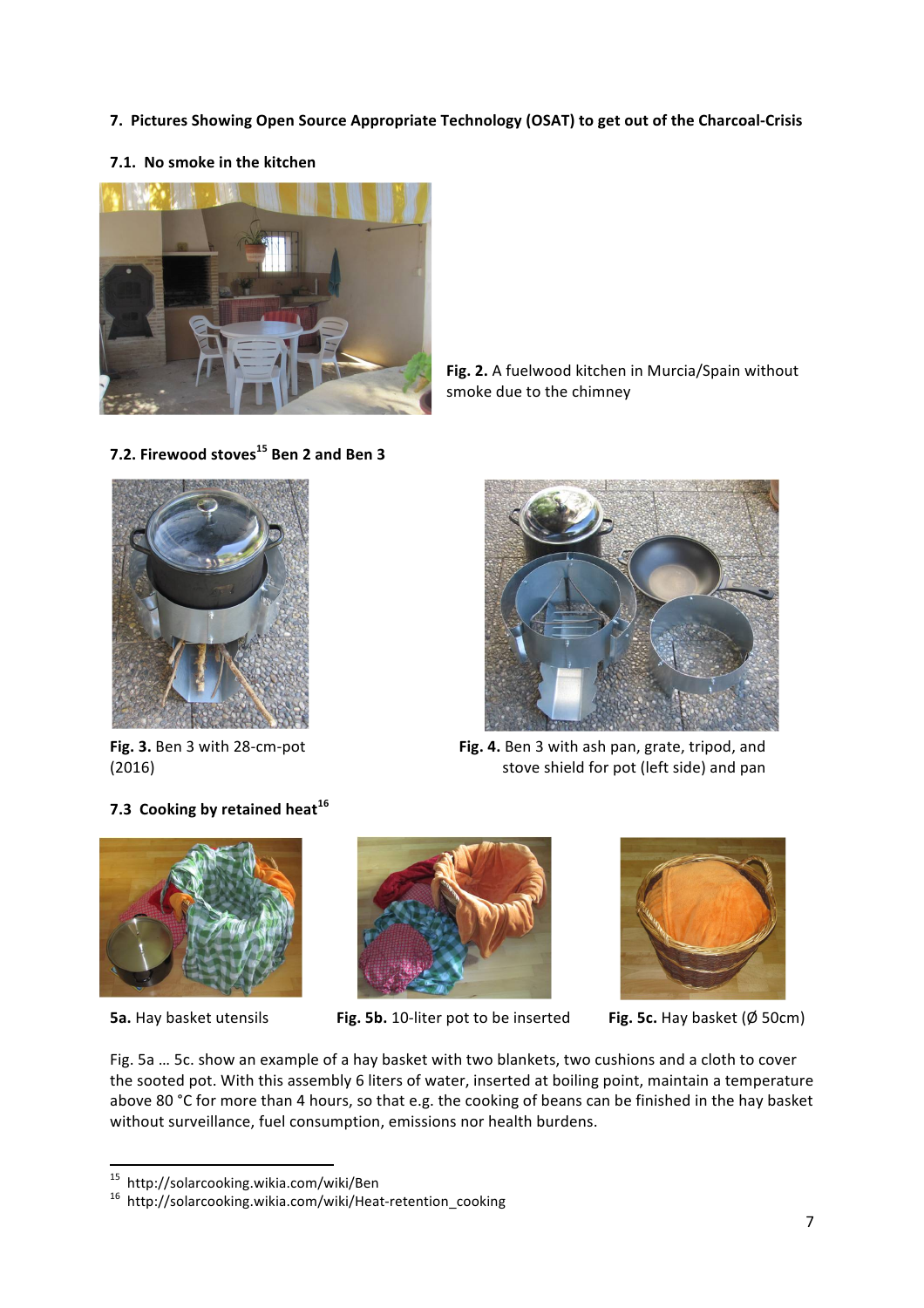7.4 Solar Cookers avoiding the rebound effects<sup>17</sup>



**Fig. 8. Fig. 9. Fig. 9.** 



Solar Cooker Project SOLIN **Products** from parabolic solar cookers José Angel Garrido Vázquez, Madrid **Angles** SK14/alSol 1.4; baking, conserving, etc.

#### **8. Susainable Sources of Charcoal**

The channel arte-tv reported<sup>18</sup> that a young engineer has developed in Mauritania a method to produce charcoal pellets of high quality from reeds. The reed has spread uninhibited as invasive plant and constitutes a nuisance. The use of this reeds as feedstock for charcoal pellets represents an excellent example of the use of opportunities in Africa.

The further development (harvesting equipment, exhaust gas purification, etc.) and dissemination of the process would be an ideal object for the "African Research and Technology Institutes for Sustainability (ARTIS)" proposed in Chapter 2 and further described in Annex A.

In the Internet there are examples<sup>19</sup> of opportunities for processing biomass wastes into charcoal pellets or briquettes.

#### **Annexes:**

Annex A: Proposal for: African Research and Technology Institutes for Sustainability (ARTIS) Annex B: From the website of UNDP about MDGs and SDGs

 

<sup>&</sup>lt;sup>17</sup> http://vignette3.wikia.nocookie.net/solarcooking/images/7/71/How\_to\_overcome\_firewood\_crisis-Dieter\_Seifert-April\_2015.pdf/revision/latest?cb=20150428221259 <sup>18</sup> http://info.arte.tv/de/mauretanien-die-plage-nutzen.

<sup>&</sup>lt;sup>19</sup> e.g. booklet from Shri AMM Murugappa Chettiar Research Centre Taramani, Chennai –600113. (2010) http://www.amm-mcrc.org/publications/biomasscharcoalbriquetting\_english.pdf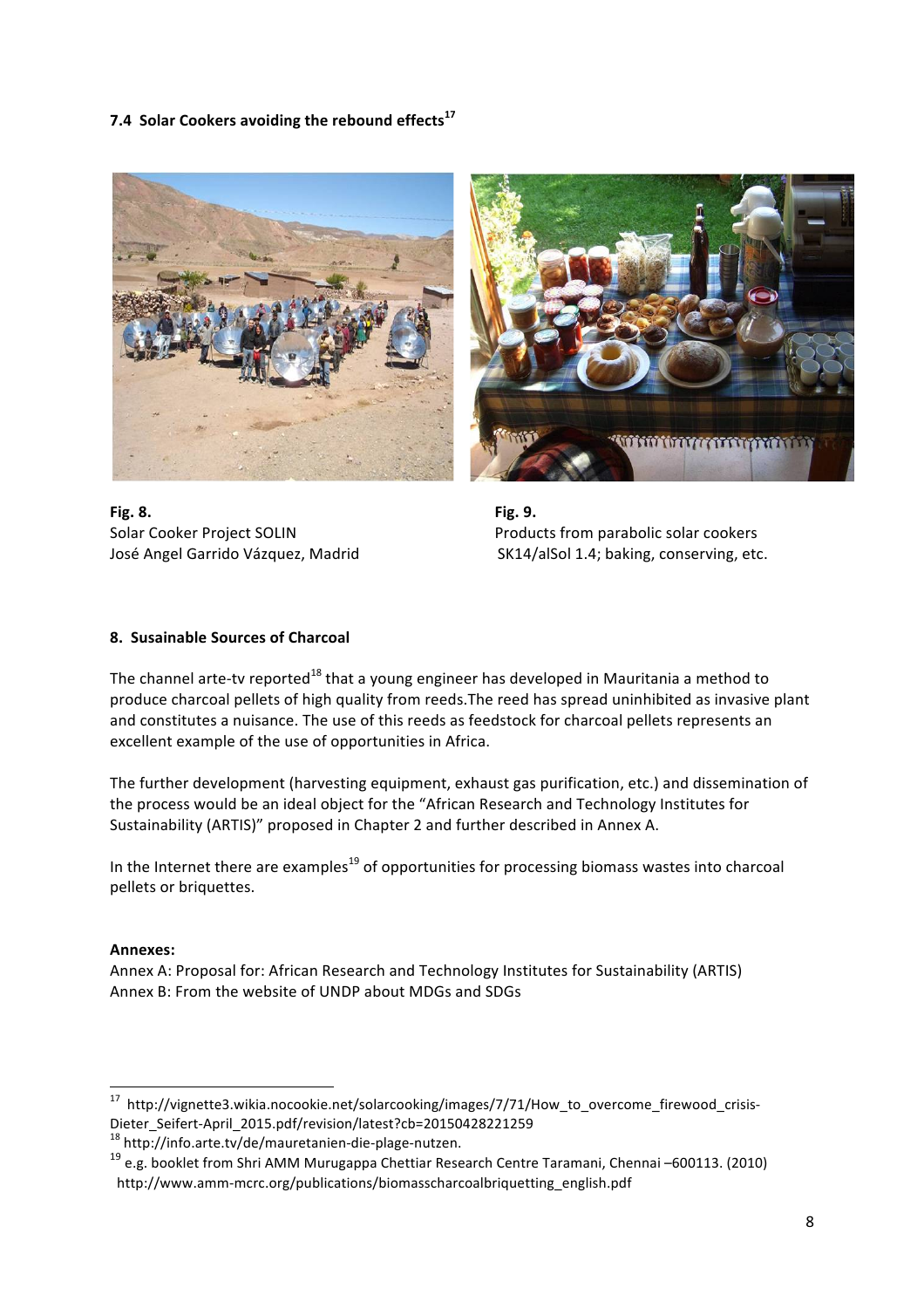#### **Annex A: Notes on the Proposal for**

# African Research and Technology Institutes for Sustainability (ARTIS)

African Institutes to support achieving the UN Millennium Development Goals (MDGs) and the Sustainable Development Goals (SDGs)

Creation of Millions of Jobs through Sustainable Development

These notes highlight opportunities to overcome the lack of perspectives, especially among young people, in our neighboring continent Africa. When we consider the number of people who want to escape from misery in their homeland, we recognize that efforts of a completely different dimension than ever before are needed for the necessary transition towards sustainable development.

Not only are the challenges immense, but the opportunities are as well. The urgently needed sustainable development requires millions of of valuable and durable jobs: already through apprenticeship training positions and jobs in the appropriate local production.

Opportunities exist to make use of the human and natural resources. However, instead of appreciating these opportunities, the continent is losing its entrepreneurial population group, is being depleted and used as dumping ground for waste from industrial countries. African countries hardly do their own research and development to take care ordinary household needs. There is a lack of prospects and encouragement.

In 2006/2007 we planned an exhibition on sustainable development at the Parque de las Ciencias, Granada, together with the German Museum (Deutsches Museum, Munich). I had the privilege to give the introductory lecture ("On the Way to Sustainability") to the International Colloquium held there for starting the exhibition. Other presenters covered the broad field of available opportunities and past experiences. For example, one presentation detailed the transformation of a slum into a decent neighborhood while another explained experiences with United Nations Millennium Villages. A traveling exhibition on sustainable development was also envisaged, but the exhibitions could not be materialized because of lack of funds.

For the fundamental improvement of the living conditions in Africa, creation of Innovation African Institutes for Sustainable Development is necessary. These networking Innovation Institutes would focus solutions to meet the needs of ordinary households there, which have been neglected in our high-tech-oriented world since decades.

The institutions might be organized like university institutes, with permanent staff and part-time employees. The facilities would include robust IT resources as well as laboratories, workshops and outdoor installations. Funding could partly come from means to adapt to climate change.

As the institutions ARTIS are independent of commercial interests, and are solely committed to the common good, they should enjoy the highest esteem, striving to be the best driver of a transition to sustainable practices for all.

Unfortunately, the poorest are often the least informed about opportunities such as the cultivation of vegetables, fruits and mushrooms; for the preservation of foodstuffs (according to FAO the post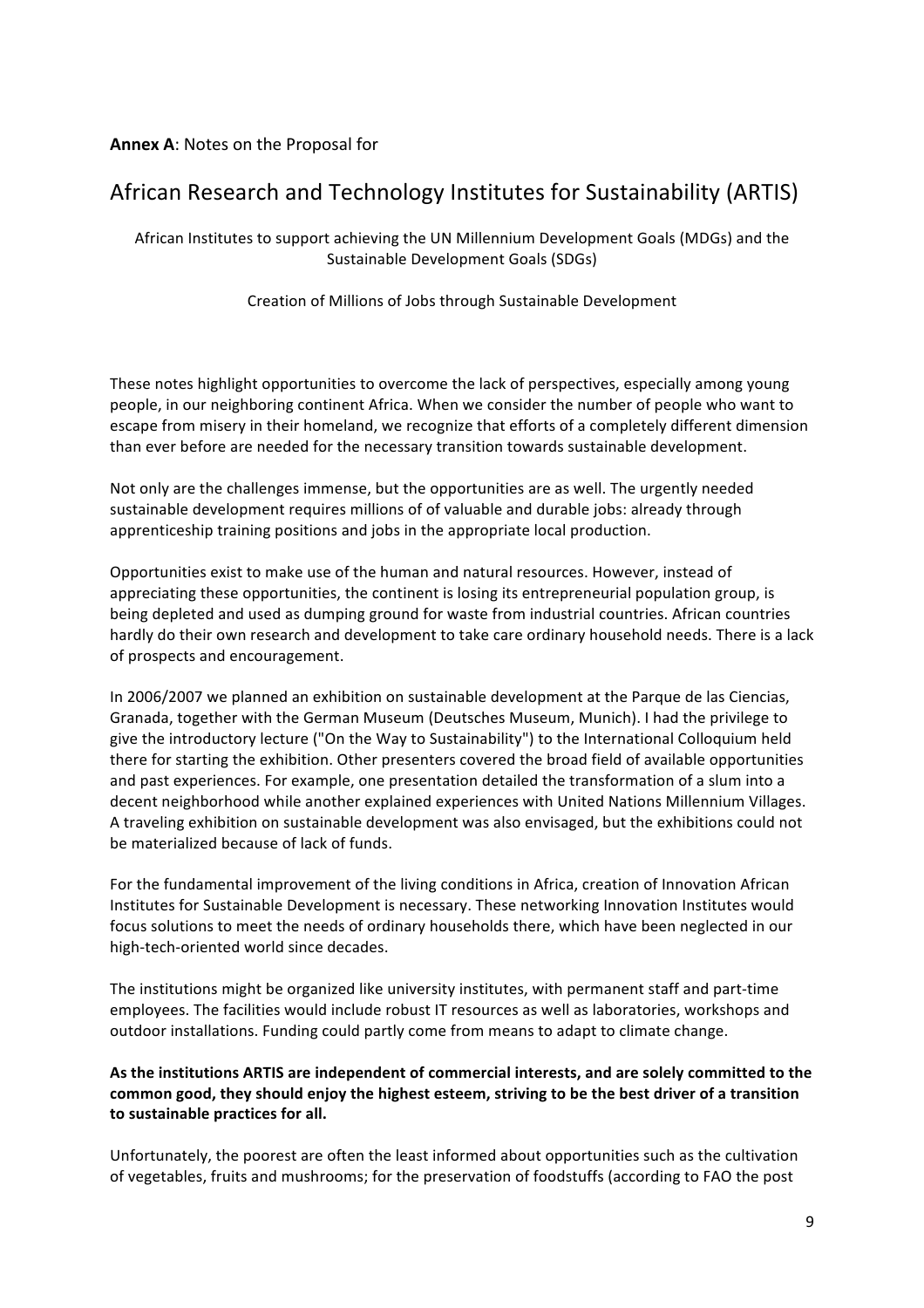harvest losses are often 30% to 50% of the production); the provision of electricity, heat and drinking water; for hygiene and health care; and for the water regulation by small dams and for drip irrigation.

These Innovation Institutes should make use of all communication channels (television, radio, social media, etc.) to foster education, skills and awareness. By employing the technologies developed resp. promoted by these institutes, millions of jobs can be created, transforming poor, suffering districts into prosperous domains. Individual local initiative should also be strengthened.

The paper "How to Overcome the Firewood Crisis," shows that if two billion people switch from three-stones fires to stoves which are not harmful to health and environment, an installation of effective thermal power of approximately 750 GW is necessary, corresponding to the electric power of 700 nuclear power stations. This calculation may illustrate the magnitude just of one task for the improvement of living conditions in developing countries.

Special emphasis should be placed on the development and dissemination of "Open Source Appropriate Technologies" (OSAT), which can form a basis of the necessary technology transfer.

The European Patent Office (http://www.espacenet.com) and the US government (https://patents.google.com/) provide free access to about 90 millions of patent documents online. It is a documentation beginning in the 19th century. The patent protection period is limited to maximum 20 years, so a wealth of knowledge is freely available. From the patent documentation a great deal of information would be helpful for sustainable development if there is trained staff to benefit from these possibilities.

There is an incredible wealth of unused opportunities to overcome poverty in Africa. With appropriate institutes the Sustainable Development Goals (see Annex B) can be achieved.